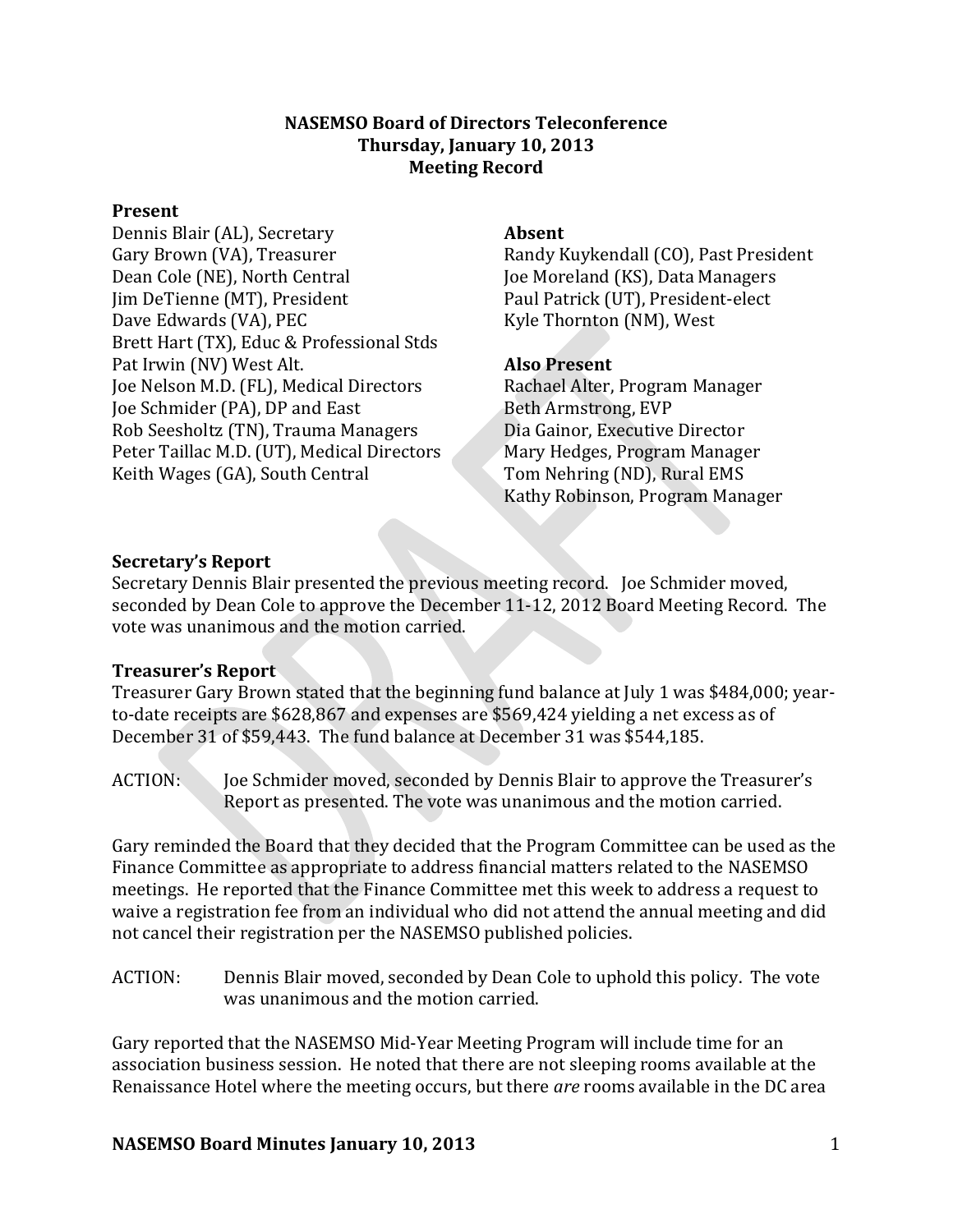and details will be circulated. He shared that EMS Today is offering NASEMSO members registration discounts.

Brown stated that the Annual Meeting program schedule will include sessions until midday on Friday (when the meeting occurs on the West Coast, the program concludes by the end of the day on Thursday so that travelers can return home the next day.)

Dean Cole noted that he will fulfill next week his assignment to contact those states that have not yet paid their 2012-13 dues to determine reasons why payments are not made.

# **Presidential Ponderings**

- AEMS Jim DeTienne reports that the AEMS Board continues to negotiate with H&K, and Jim will be further addressing the contract concerns with the NAEMSP and NAEMSE presidents this week.
- He mentioned that he plans additional strategic discussion on future Board agendas.
- Jim Nelson reports that the Medical Directors Council seeks Board permission to publish the "Definition of EMS" that has been previously approved by NASEMSO.
- ACTION: Jim DeTienne indicated that the Board should review the definition that was circulated with this meeting packet; the Board will determine how it should be published next week.
	- Culture of Safety in EMS Jim asked the Board to review this document. Staff will organize a membership teleconference next week to discuss comments so that NASEMSO can finalize a response before it is reviewed by NEMSAC at the end of the month.
	- ASTHO Emergency Care Drug Shortage White Paper Jim suggested that Board members review this.
	- CHEMS/CP Committee Jim summarized current developments. Board members expressed a preference for the term "Community Health EMS" because that is all encompassing. Dr. Nelson shared that the CP Committee meeting at NAEMSP was standing room only.

ACTION: Joe Nelson moved, seconded by Dennis Blair to form this committee.

- Ad Hoc Mentoring Committee mentoring was a component of every Council's workplan at the 2012 Board retreat. Jim's planned charge to the committee is to craft a uniform approach to this type of activity.
- ACTION: Dean Cole moved, seconded by Joe Nelson to form a committee to develop this program.

# **NASEMSO Board Minutes January 10, 2013** 2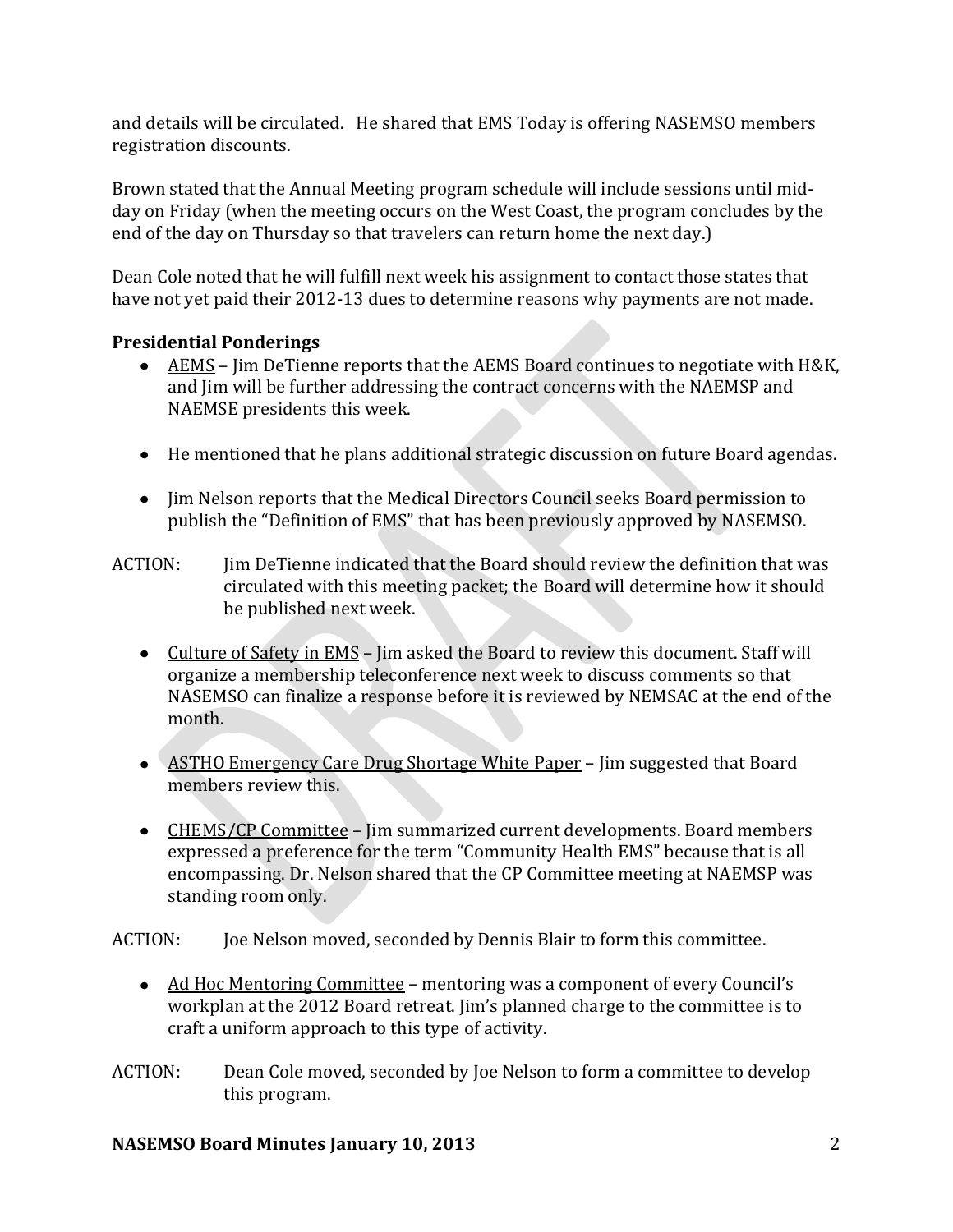# **Action Items**

- Rural EMS Committee Tom Nehring asked that the Board approve a survey as circulated in the meeting packet.
- Education Agenda Implementation Survey Kathy reported that they are still seeking 20-30 states' response.
- Domestic Preparedness Survey Joe Schmider asked that a new survey be delayed until the domestic preparedness survey response is more complete.

ACTION: Regional representatives should make personal contacts to non-responding states. Jim DeTienne also offered to make contacts.

AVL Committee – NASEMSO submitted input to NFPA as previously approved regarding ambulance specifications. The Committee has asked for Board approval to seek support for NASEMSO-initiated Tentative Interim Amendments from JNEMSLF, individual state EMS directors, and ask state EMS directors to ask for support from their state fire and EMS associations and local agencies.

### **Discussion Items**

AAP Documents – David Edwards has reviewed these documents and has no concerns. No discussions or concerns from the group.

### **Regional Reports**

- East Joe Schmider reported that the next meeting will be Jan  $28<sup>th</sup>$  at 3pm
- West (not present)
- North Central (no report)
- South Central Keith Wages reported that at the last meeting NFPA / GSA extension and EMS Advocates discussed. All members expressed appreciation for the extension. Looking forward to more info on Advocates. Next meeting a week from today.

### **Council Reports**

- Medical Directors Joe Nelson reported that the definition of EMS and culture of safety topics are currently being addressed by their council along with the model clinical guidelines project. They are meeting this week in conjunction with NAEMSP.
- Data Managers not present
- EPS haven't met this year. Steering committee will meet this month. Concern that after polling the group, only 5 people responded that they are coming to the Mid-Year Meeting.
- **•** PECC Dave Edwards reported that the Steering Commitee met on Jan  $3^{rd}$ . They discussed the mentoring program, pediatric disaster checklist and QI indicators as well as Pediatric Readiness project. Finalizing agenda for Mid-Year held adjacent to EMSC Program Managers meeting. PECC members will also be able to attend NASMESO Mid-Year to attend other meetings
- Trauma Executive Committee will meet next Friday to discuss mid-year planning. Updates to recourse tool kit and data collected.

### **NASEMSO Board Minutes January 10, 2013** 3